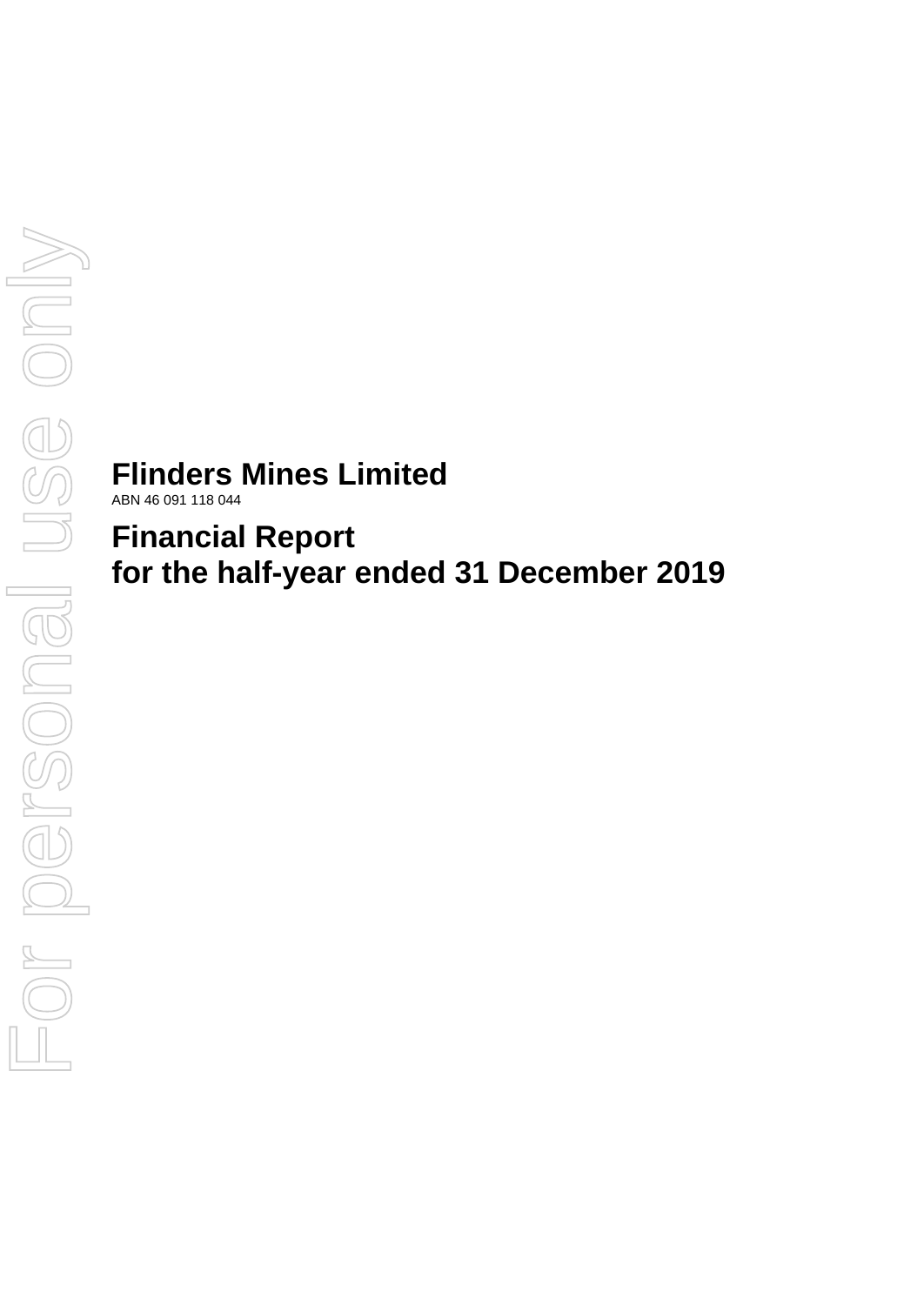# **Flinders Mines Limited Half-Year Report 31 December 2019**

# **Contents Page**

| Corporate Directory                         | 3  |
|---------------------------------------------|----|
| Directors' Report                           | 4  |
| Auditors Independence Report                |    |
| <b>Financial Statements</b>                 | 8  |
| Directors' Declaration                      | 15 |
| Independent Auditor's Report to the Members | 16 |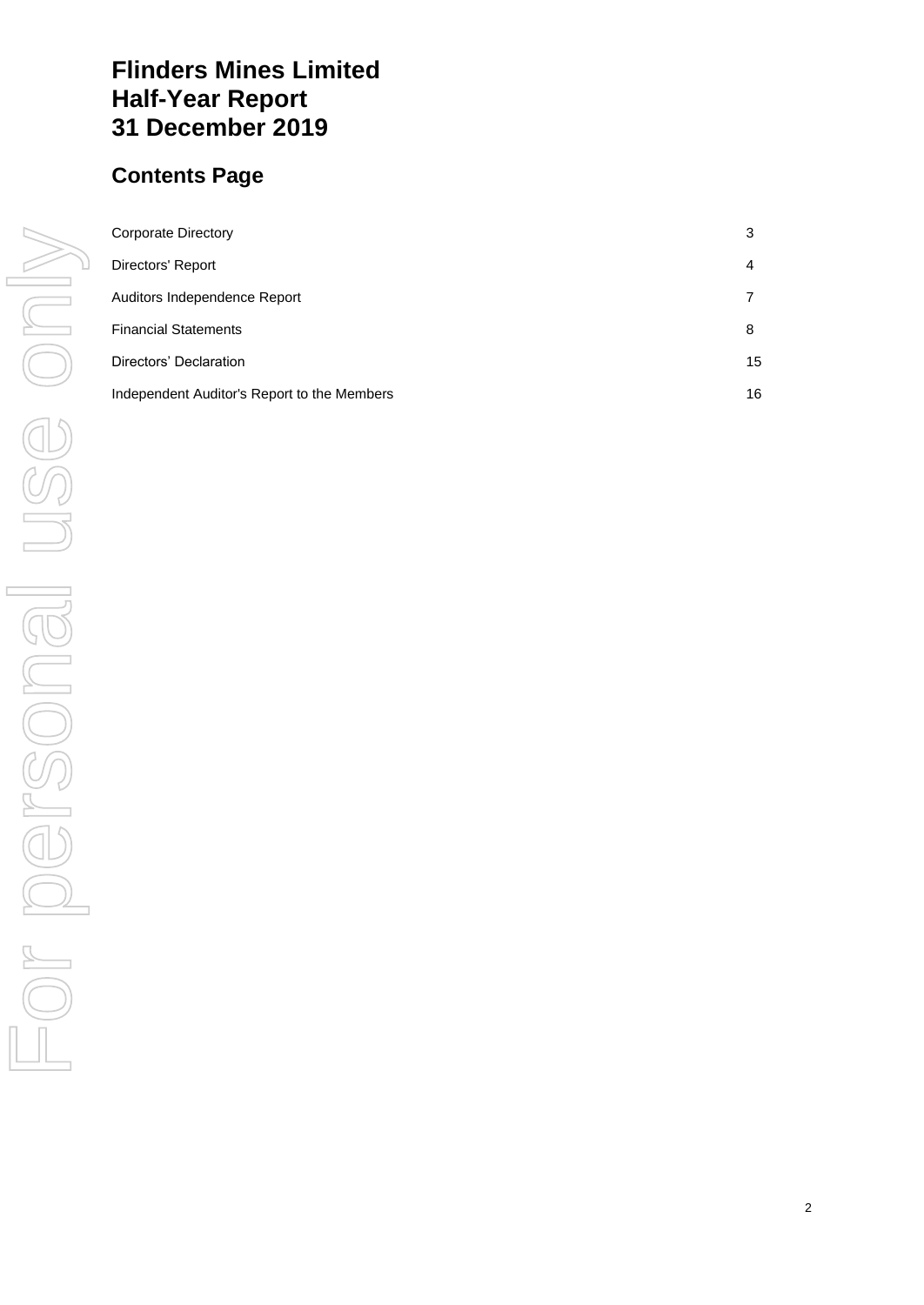# **Corporate Directory**

## **Board of Directors**

| Neil Warburton               | Independent Non-Executive Chairman     |
|------------------------------|----------------------------------------|
| The Hon. Cheryl Edwardes, AM | Independent Non-Executive Deputy Chair |
| Michael Wolley               | Non-Executive Director                 |
| Evan Davies                  | Non-Executive Director                 |
| James Gurry                  | Independent Non-Executive Director     |

#### **Chief Executive Officer**

David McAdam

#### **Joint Company Secretary**

Sarah Wilson Shannon Coates

#### **Registered Office**

45 Ventnor Avenue West Perth WA 6005 Telephone: 08 9389 4483 Email[: info@flindersmines.com](mailto:info@flindersmines.com) Website[: www.flindersmines.com](http://www.flindersmines.com/)

# **Share Registry**

Computershare Investor Services Pty Ltd Level 11, 172 St Georges Terrace Perth WA 6000 Telephone: 08 9323 2000 Website[: www.computershare.com.au](http://www.computershare.com.au/)

#### **Auditors**

KPMG 235 St Georges Terrace Perth WA 6000

# **Securities Exchange Listing**

Shares in Flinders Mines Limited are quoted on the Australian Securities Exchange under trading code FMS.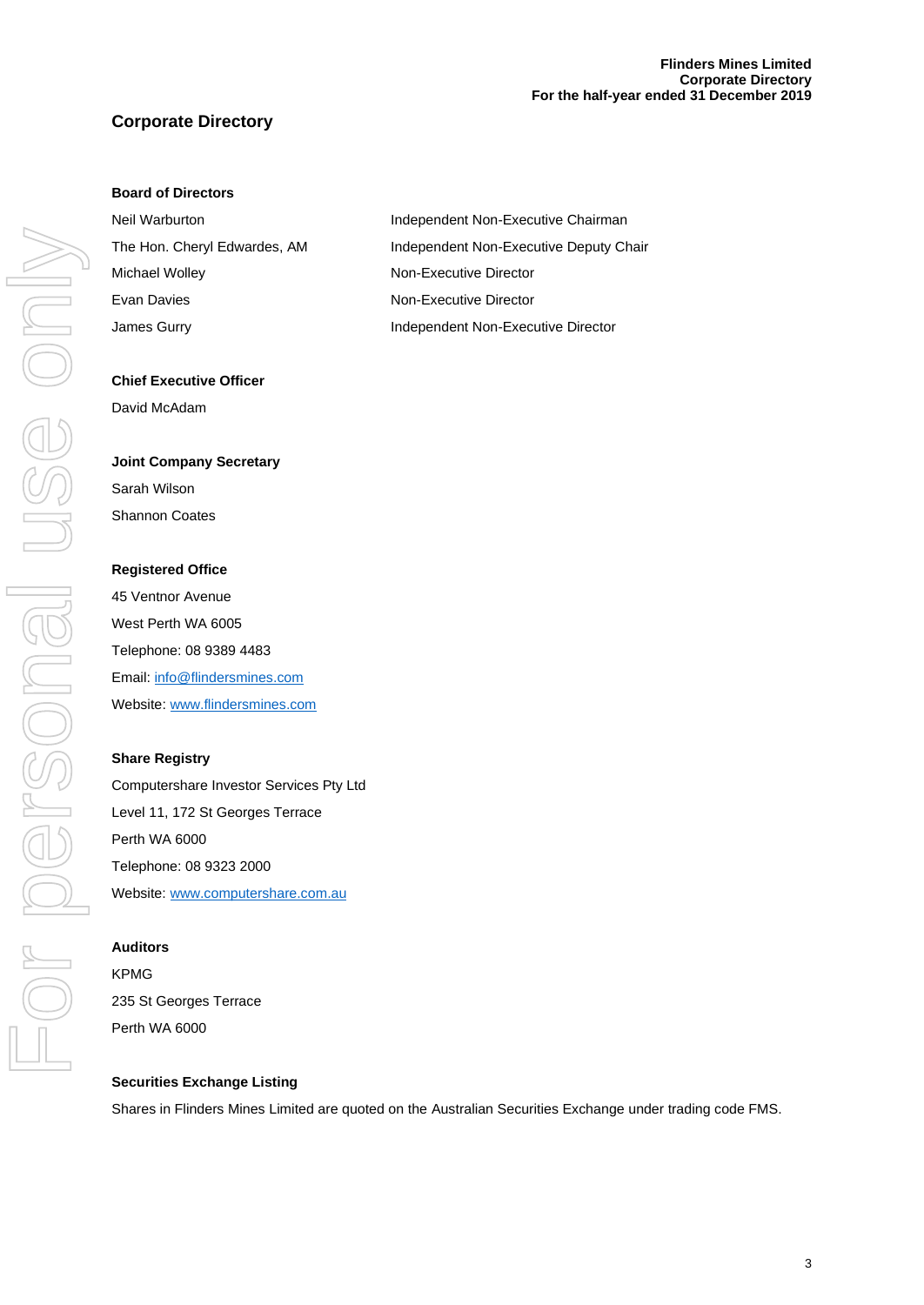# **Directors' Report**

Your Directors present their report on the Consolidated Entity comprising Flinders Mines Limited (the "Company" or "Flinders") and its controlled entities ("the Group") for the half-year ended 31 December 2019.

#### **Directors**

The following persons held office as Directors of Flinders Mines Limited from the start of the financial year to the date of this report, unless otherwise stated.

| <b>Name</b>                 | <b>Title</b>               | Appointment       | <b>Resignation</b> |
|-----------------------------|----------------------------|-------------------|--------------------|
| Neil Warburton              | Non-Executive Chairman     | 19 October 2016   |                    |
| The Hon. Cheryl Edwardes AM | Non-Executive Deputy Chair | 17 June 2019      |                    |
| Michael Wolley              | Non-Executive Director     | 19 October 2016   |                    |
| Evan Davies                 | Non-Executive Director     | 19 October 2016   |                    |
| James Gurry                 | Non-Executive Director     | 18 September 2019 |                    |
| David McAdam <sup>1</sup>   | <b>Executive Director</b>  | 19 October 2016   | 9 July 2019        |
| <b>Shannon Coates</b>       | Non-Executive Director     | 20 June 2018      | 25 November 2019   |

<sup>1</sup> Mr McAdam was appointed as Chief Executive Officer on 9 July 2019, previously Mr McAdam was an Executive Director.

#### **Company Secretary**

Ms Sarah Wilson was appointed as Company Secretary on 20 November 2018 and on 30 August 2019, Ms Shannon Coates was appointed as Joint Company Secretary.

#### **Operating Results and Financial Position**

The net loss after income tax for the half-year was \$4.448m (2018: \$3.409m).

#### **Review of Operations**

#### *Corporate*

#### *Appointment Non-Executive Director*

As part of the Board renewal process to seek wider Board representation of shareholders, and as announced on 17 June 2019, the Company appointed Mr James Gurry as a Non-Executive Director on 18 September 2019.

#### *PIOP Farm-In Transaction*

As announced on 17 June 2019, the Company established an Infrastructure Committee on 31 May 2019, a committee independent of its largest shareholder, TIO (NZ) Limited ('TIO'), to consider potential future infrastructure and capital alternatives for the Pilbara Iron Ore Project ('PIOP'). PricewaterhouseCoopers completed a review of all potential infrastructure solutions by assessing currently operating ports and proposed ports as well as associated rail infrastructure in the Pilbara region against key criteria, including, timing, current and future port capacity, project approval status, upfront capital expenditure requirements and strategic importance of the PIOP to the potential infrastructure provider.

This independent review found the BBI Group Pty Ltd's ('BBIG') Balla Balla Infrastructure Project to be the most favourable transport option for the PIOP to meet its requirements. Following completion of this review, the Company announced on 2 September 2019, it had negotiated a non-binding Terms Sheet with BBIG to jointly develop the PIOP.

On 28 November 2019, the Company announced it had entered into binding agreements with BBIG in relation to a farm-in incorporated joint venture for the PIOP, subject to shareholder approval, with the Company's largest shareholder, TIO, excluded from voting.

Subsequent to period end, on 30 January 2020, the Company announced that an Extraordinary General Meeting would be held on 3 March 2020 to consider the above transaction.

At the EGM held on 3 March 2020, Shareholders voted in favour of the proposed transaction.

Following shareholder approval of the transaction, the company will progress the terms of the farm in agreement, including:

- The Company will move to complete all its condition precedent to transaction documents;
	- Move to form an incorporated joint venture with BBIG to enable commencement of a feasibility study;
- BBIG to spend a minimum of \$15.000m per annum over a 4-year period.

As a result of the positive shareholder vote, \$1.700m in success fees are now payable.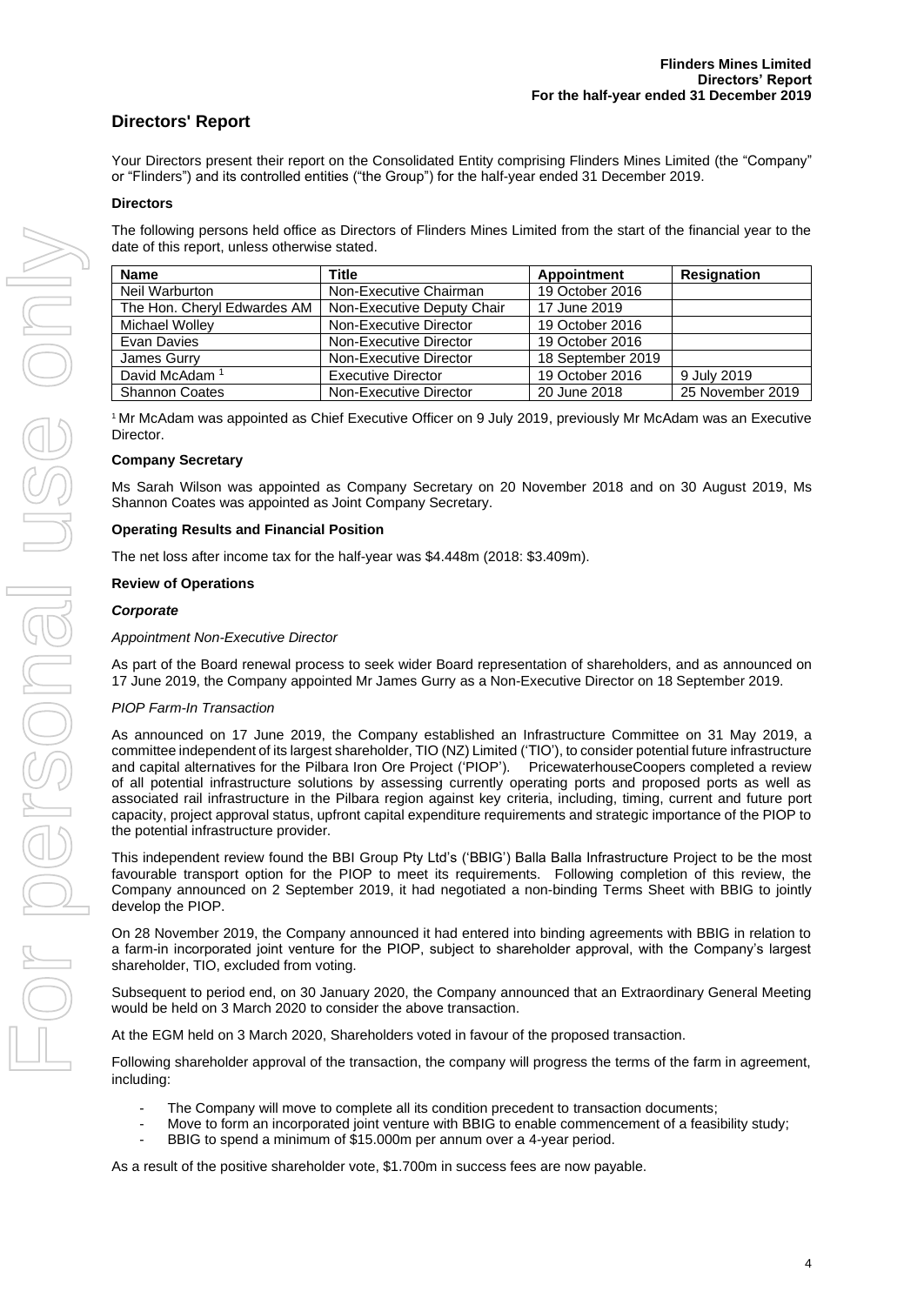#### *Loan Facility*

On 2 September 2019, the Company announced that it agreed a Loan Facility and Subscription Agreement with PIO Mines Pty Limited, a subsidiary of the Company's largest shareholder. This loan facility was for an amount of \$5.000m, at an interest rate of the 6-month bank bill swap rate (BBSR) with a 2% per annum margin. The loan facility is unsecured and has a maturity of the earlier of 30 April 2020 or within 14 days of the closing of any capital raising the Company may undertake.

On 20 December 2019, the Company announced that the terms of this Loan Agreement were varied to make available a further \$2.000m.

As at 31 December 2019, \$5.000m of this loan was drawn and \$2.000m remained available to draw. This loan was fully drawn in January 2020.

#### *Subscription Agreement*

On 2 September 2019, the Company also entered into a Subscription Agreement with its largest shareholder, TIO. The Company intends to undertake a pro rata rights issue post the shareholder meeting seeking approval for the PIOP Farm-In Transaction, to repay the abovementioned Loan Facility and for working capital purposes.

TIO agreed to subscribe for the number of the Company's shares under the pro rata rights issue equal to the lesser of its pro rata entitlement and \$6.000m, subject to, amongst other things, TIO Board approval once the terms of the rights issue are determined and no later than 30 April 2020.

On 20 December 2019, the Company announced that the terms of this Subscription Agreement were varied, with TIO subscribing to a further \$2.000m (maximum \$8.000m), subject to the same conditions as above.

#### *Going Concern*

The Independent Auditor's Report contains an emphasis of matter paragraph in relation to going concern. Refer to Note 2(e) of the Financial Statements.

#### *Pilbara Iron Ore Project, Western Australia*

In addition to the above corporate activity, the Company undertook a Scoping Study in December 2019 and January 2020, with results released on 7 January 2020. This Scoping Study identifies a viable and significant open cut mining opportunity at the PIOP. Refer to the announcement 'Pilbara Iron Ore Project (PIOP) Scoping Study Results' on the Company's website for further information.

#### *Canegrass, Western Australia*

The Company engaged CSA Global Pty Ltd to design and execute an exploration program with the objective to collect metallurgical drill samples from the Vanadium Titanium Magnetite ('VTM') Mineral Resource, complete preliminary metallurgical testwork on the VTM samples and continue the evaluation of the gold potential.

The program included on ground activities including soil sampling and three RC drill holes (294m total).

#### Soil sampling programme

In November 2019, Flinders completed a soil sampling programme on E58/236 targeting gold mineralisation along a structural trend north of the Honeypot gold prospect. A total of 29 soil samples were collected at 40m spacing along two W-E oriented lines 1km apart. In addition, 23 soil samples were collected in the north of E58/521 targeting VTM mineralisation. The results of these soil sampling activities showed no anomalous results were observed.

#### Drill programme

In December 2019, Flinders completed three Reverse Circulation Percussion (RCP) drill holes.

- E58/236 1 drill hole 126m
- E58/232 1 drill hole 60m (Kinks)
- E58/282 1 drill hole 108m (Fold Nose)

The purpose was to collect Resource Grade samples for metallurgical test work. The drill holes were collared on a previously cleared drill section and adjacent to known mineralisation. The assays (147 samples) for this drilling have not yet been received from the laboratory for analysis.

#### **Events Subsequent to the End of the Reporting Period**

On 6 January 2020, the Company received the remaining \$2.000m under its short-term loan facility with PIO Mines Pty Ltd, making this short-term loan facility fully drawn.

On 7 January 2020, the Company announced a Scoping Study had been completed on the Pilbara Iron Ore Project.

On 30 January 2020, the Company announced an Extraordinary General Meeting would be held on 3 March 2020 to consider the proposed PIOP Farm-In transaction with BBIG. Shareholders voted in favour of the proposed transaction, with the results announced on 3 March 2020.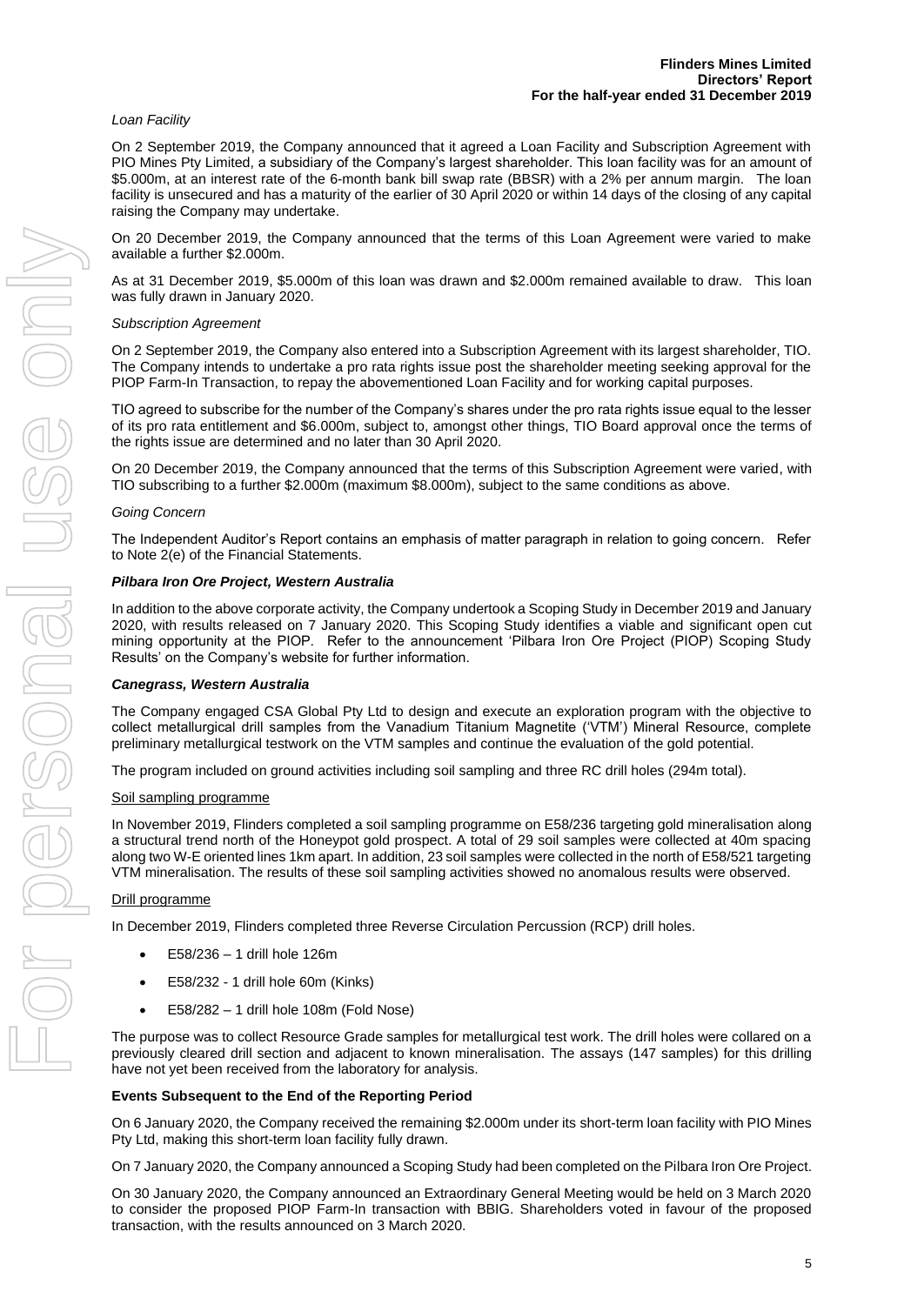# **Rounding**

The amounts contained in the financial report have been rounded to the nearest \$1,000 (unless otherwise stated) pursuant to the option available to the Company under ASIC Instrument 2016/191. The Company is an entity to which this class order applies.

## **Auditor's independence declaration**

A copy of the auditor's independence declaration as required under section 307C of the *Corporations Act 2001* is set out on the following page.

This report is made in accordance with a resolution of Directors.

S. F. Klenk &.

Neil Warburton Non-Executive Chairman

Perth, Western Australia 10 March 2020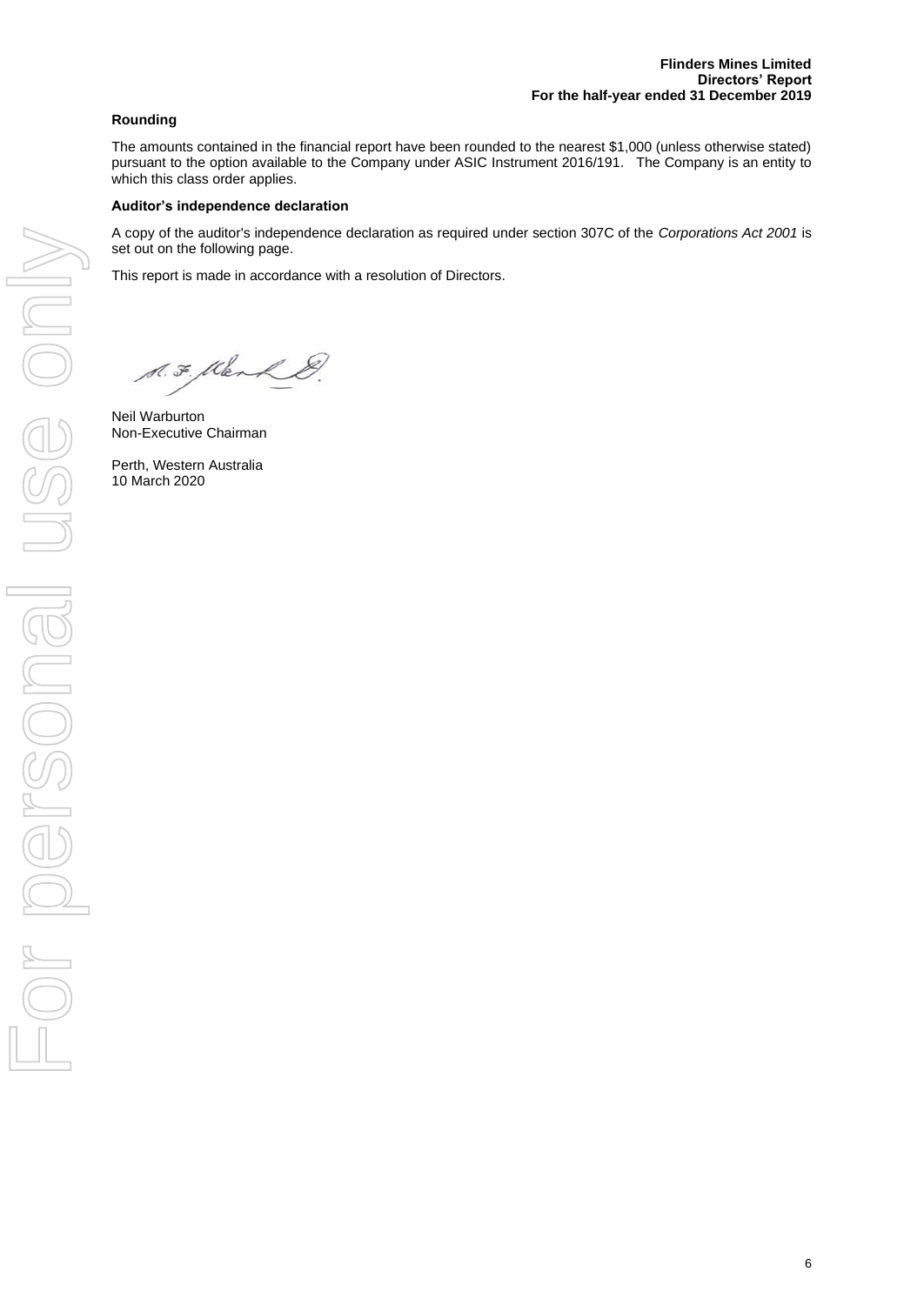

# Lead Auditor's Independence Declaration under Section 307C of the Corporations Act 2001

# To the Directors of Flinders Mines Limited

I declare that, to the best of my knowledge and belief, in relation to the review of Flinders Mines Limited for the half-year ended 31 December 2019 there have been:

- (i) no contraventions of the auditor independence requirements as set out in the Corporations Act 2001 in relation to the review; and
- (ii) no contraventions of any applicable code of professional conduct in relation to the review.

 $KPMG$ .

KPMG R Gambitta Partner Perth 10 March 2020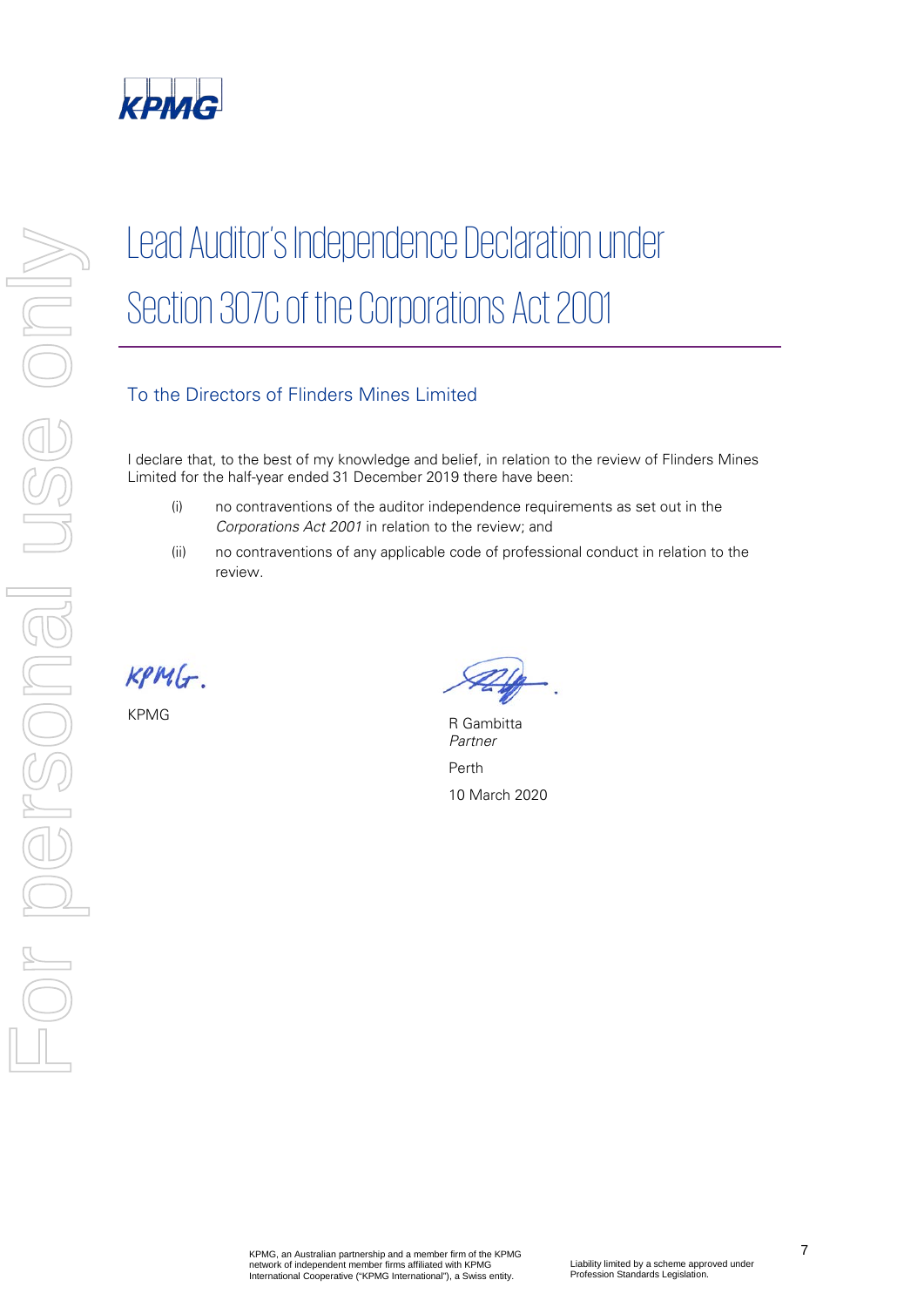#### **Flinders Mines Limited Consolidated Statement of Profit or Loss and Other Comprehensive Income For the half-year ended 31 December 2019**

|                                                                                  | <b>Notes</b> | 31 Dec 19         | 31 Dec 18 |
|----------------------------------------------------------------------------------|--------------|-------------------|-----------|
|                                                                                  |              | \$'000            | \$'000    |
| Finance income                                                                   |              | $12 \overline{ }$ | 36        |
| Other income                                                                     |              |                   | 5         |
| Administrative expenses                                                          | 4            | (4, 364)          | (3, 429)  |
| Finance costs                                                                    |              | (96)              | (21)      |
| Loss before income tax                                                           |              | (4, 448)          | (3, 409)  |
| Income tax (expense)/benefit                                                     |              |                   |           |
| Loss for the period                                                              |              | (4, 448)          | (3, 409)  |
| Items that may be reclassified to profit or loss:                                |              |                   |           |
| Other comprehensive income                                                       |              |                   |           |
| Other comprehensive loss for the period<br>attributable to owners of the Company |              | (4, 448)          | (3,409)   |
| Loss per share attributable to ordinary<br>equity holders:                       |              | Cents             | Cents     |
| Basic and diluted loss per share                                                 |              | (0.128)           | (0.099)   |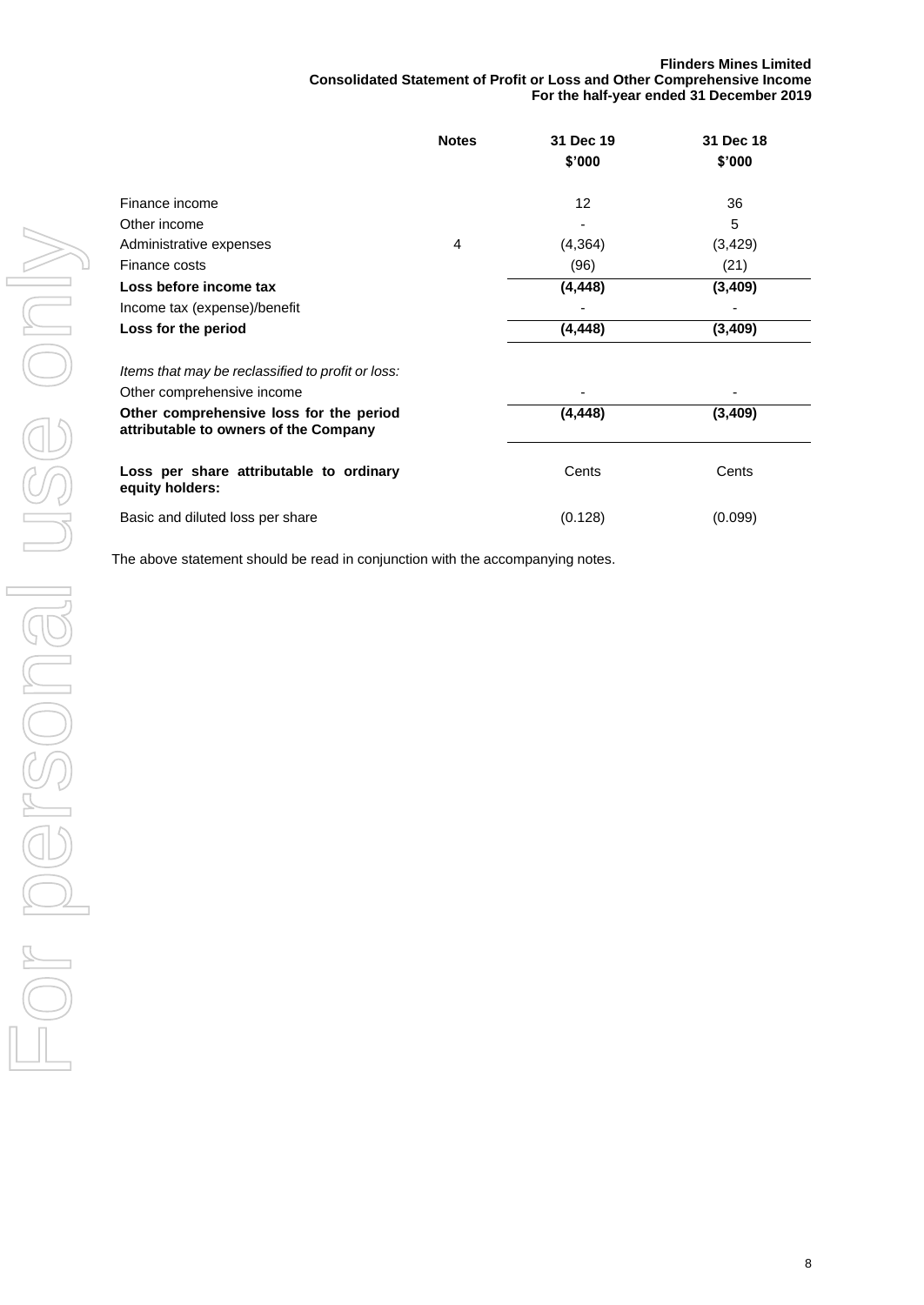**Flinders Mines Limited Consolidated Statement of Financial Position As at 31 December 2019**

|                                      | <b>Notes</b> | 31 Dec 19<br>\$'000 | 30 Jun 19<br>\$'000 |
|--------------------------------------|--------------|---------------------|---------------------|
| <b>Current assets</b>                |              |                     |                     |
| Cash and cash equivalents            |              | 1,184               | 1,700               |
| Trade and other receivables          |              | 210                 | 83                  |
| Other current assets                 |              | 678                 | 379                 |
| Total current assets                 |              | 2,072               | 2,162               |
| <b>Non-current assets</b>            |              |                     |                     |
| Exploration and evaluation           |              | 63,122              | 61,126              |
| Plant and equipment                  |              |                     | 1                   |
| <b>Total non-current assets</b>      |              | 63,122              | 61,127              |
| <b>Total assets</b>                  |              | 65,194              | 63,289              |
| <b>Current liabilities</b>           |              |                     |                     |
| Trade and other payables             |              | 1,993               | 672                 |
| Loans and borrowings                 | 5            | 5,000               |                     |
| <b>Total current liabilities</b>     |              | 6,993               | 672                 |
| <b>Non-current liabilities</b>       |              |                     |                     |
| Loans and borrowings                 |              | 3,032               | 3,000               |
| <b>Total non-current liabilities</b> |              | 3,032               | 3,000               |
| <b>Total liabilities</b>             |              | 10,025              | 3,672               |
| <b>Net assets</b>                    |              | 55,169              | 59,617              |
| <b>Equity</b>                        |              |                     |                     |
| Contributed equity                   | 6            | 147,064             | 147,064             |
| <b>Accumulated losses</b>            |              | (91, 895)           | (87, 447)           |
| <b>Total equity</b>                  |              | 55,169              | 59,617              |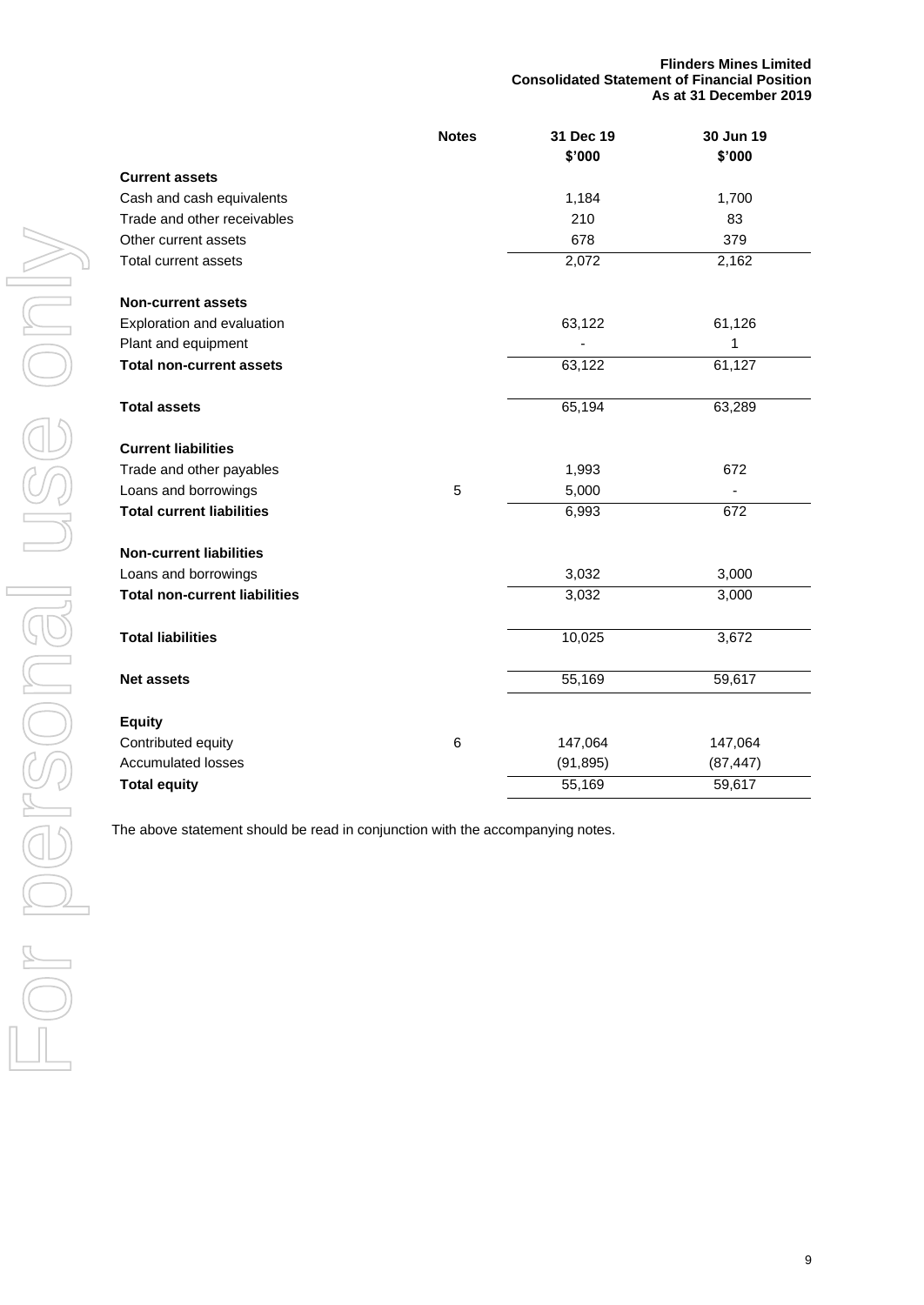|                                                          | <b>Contributed</b><br>equity | <b>Accumulated</b><br><b>losses</b> | <b>Total equity</b> |
|----------------------------------------------------------|------------------------------|-------------------------------------|---------------------|
|                                                          | \$'000                       | \$'000                              | \$'000              |
| <b>Balance at 1 Jul 18</b>                               | 138,859                      | (81, 977)                           | 56,882              |
| Loss for the period                                      |                              | (3,409)                             | (3,409)             |
| Total comprehensive loss for the period                  |                              | (3,409)                             | (3,409)             |
| Transactions with owners in their capacity<br>as owners: |                              |                                     |                     |
| Contributions of equity, net of costs and tax            | 8,192                        |                                     | 8,192               |
| Balance as at 31 Dec 18                                  | 147,051                      | (85, 386)                           | 61,665              |
| Balance at 1 Jul 19                                      | 147,064                      | (87, 447)                           | 59,617              |
| Loss for the period                                      |                              | (4, 448)                            | (4, 448)            |
| Total comprehensive loss for the period                  |                              | (4, 448)                            | (4, 448)            |
| Transactions with owners in their capacity<br>as owners: |                              |                                     |                     |
| Contributions of equity, net of costs and tax            |                              |                                     |                     |
| Balance as at 31 Dec 19                                  | 147,064                      | (91, 895)                           | 55,169              |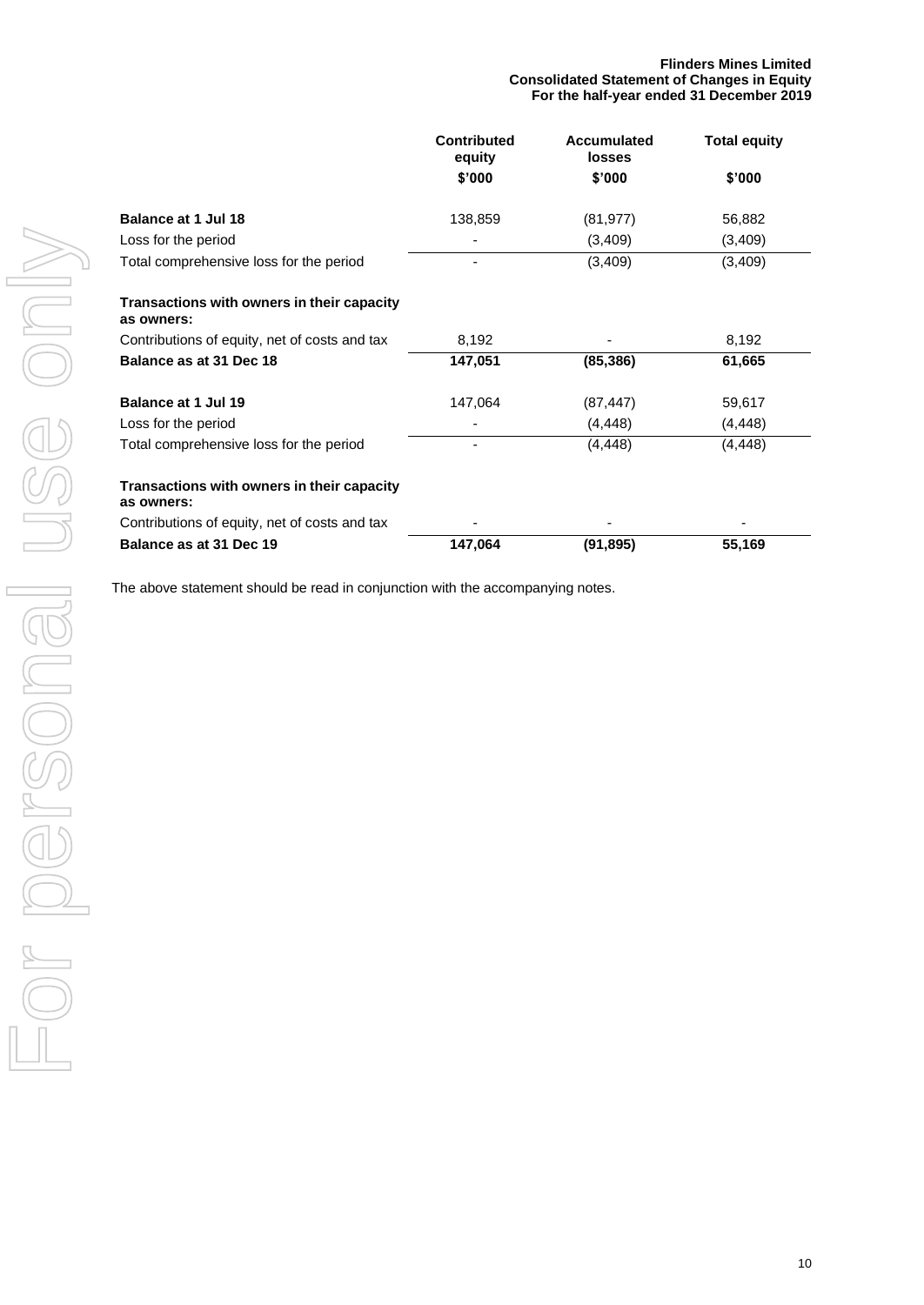|                                                           | <b>Notes</b> | 31 Dec 19 | 31 Dec 18 |
|-----------------------------------------------------------|--------------|-----------|-----------|
|                                                           |              | \$'000    | \$'000    |
| Cash flows from operating activities                      |              |           |           |
| Payments to suppliers and employees                       |              | (3,637)   | (1,664)   |
| Interest expense                                          |              |           | (131)     |
| Interest received                                         |              | 12        | 36        |
| Net cash outflow from operating activities                |              | (3,625)   | (1,759)   |
| Cash flows from investing activities                      |              |           |           |
| Payments for exploration activities                       |              | (1,891)   | (1, 953)  |
| Net cash outflow from investing activities                |              | (1,891)   | (1, 953)  |
| Cash flows from financing activities                      |              |           |           |
| Proceeds from issues of shares                            |              |           | 8,275     |
| <b>Transaction costs</b>                                  |              |           | (45)      |
| Proceeds from borrowings                                  |              | 5,000     |           |
| Repayment of borrowings                                   |              |           | (5,000)   |
| Net cash inflow from financing activities                 |              | 5,000     | 3,230     |
| Net decrease in cash and cash equivalents                 |              | (516)     | (482)     |
| Cash and cash equivalents at the beginning<br>of the year |              | 1,700     | 3,301     |
| Cash and cash equivalents at the end of<br>the year       |              | 1,184     | 2,819     |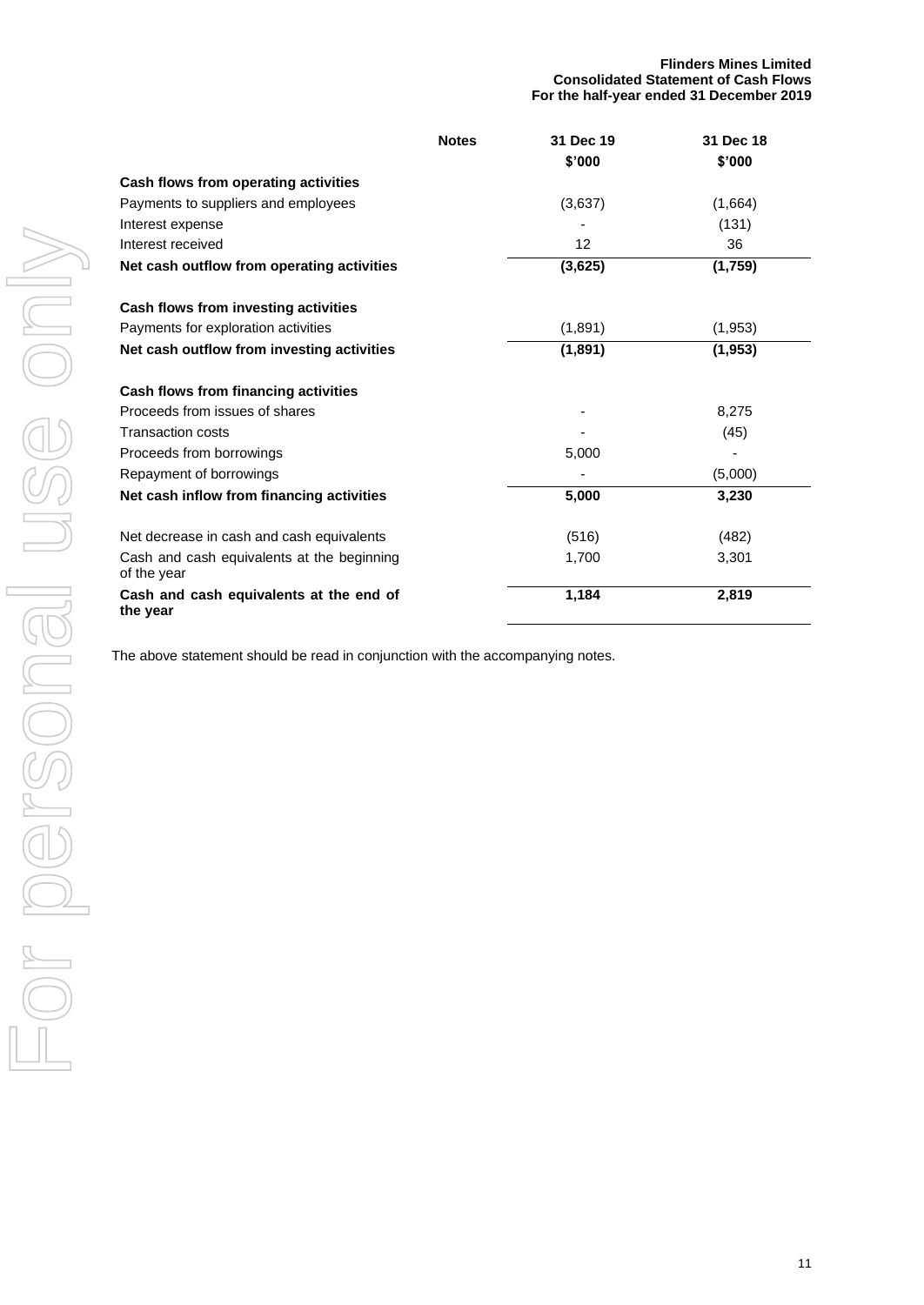#### **1 Corporate information**

The consolidated financial report of Flinders Mines Limited and its subsidiaries (together referred to as the "the "Group") for the half-year ended 31 December 2019 was authorised for issue in accordance with a resolution of the Directors on 10 March 2020.

The Board of Directors has the power to amend the consolidated financial statements after issue.

Flinders Mines Limited (the "Company" or "Flinders") is a for-profit company limited by shares whose shares are publicly traded on the Australian Securities Exchange. The Company and its subsidiaries were incorporated and domiciled in Australia. The registered office and principal place of business of the Company is 45 Ventnor Avenue, West Perth, WA 6005.

The amounts contained in the financial report have been rounded to the nearest \$1,000 (unless otherwise stated) pursuant to the option available to the Company under ASIC Instrument 2016/191. The Company is an entity to which this Class Order applies.

#### **2 Summary of significant accounting policies**

#### **a) Basis of preparation**

These condensed consolidated interim financial statements are a general-purpose financial report which has been prepared in accordance with AASB 134 Interim Financial Reporting and the *Corporations Act 2001*. They do not include all of the information required for full annual financial statements and should be read in conjunction with the consolidated financial statements of the Consolidated Entity as at and for the year ended 30 June 2019.

#### **b) Comparatives**

When required by Australian Accounting Standards, comparative figures have been adjusted to confirm to changes in presentation for the current half-year ended 31 December 2019.

#### **c) Adoption of new and revised Accounting Standards**

The accounting policies adopted in preparation of the consolidated financial statements are consistent with those followed in the preparation of the Group's annual financial statements for the year ended 30 June 2019, except for the adoption of new standards and interpretations below.

#### **d) Changes in Accounting Policy**

All relevant new and amended Accounting Standards and Interpretations which became applicable on 1 July 2019 and have been adopted by the Group. These included:

- AASB 16 Leases;
- AIFRIC 23 Uncertainty over Income Tax Treatments;
- Annual Improvements 2015-2017;
- Amendments to AASB 119 Employee benefits on plan amendment, curtailment or settlement.

The adoption of these amendments did not have any impact on the current period, prior period and is not likely to affect future periods.

There are no other standards that are not yet effective and that would be expected to have a material impact on the entity in the current or future reporting periods and on foreseeable future transactions.

#### **e) Going Concern**

The Group currently has a net current liabilities of \$4.921m and incurred a net loss for the half year to 31 December 2019 of \$4.448m, with net operating cash outflows of \$3.625m and cash net outflows from investing operations of \$1.891m. On 3 March 2020, shareholders voted in favour of the proposed transaction with BBI Group Pty Ltd, refer to note 10 for further information regarding the impact of the proposed transaction. A twelve-month cash flow forecast shows that the Group will need to raise additional funds to meet its minimum operating expenditure and exploration commitments and to repay its borrowings (refer below).

As announced on 20 December 2019, the Group varied its unsecured short-term loan with PIO Mines Pty Ltd, a subsidiary of its major shareholder TIO (NZ) Limited ('TIO'), for an additional \$2.000m to be available in January 2020. This loan is now fully drawn at \$7.000m and due to be repaid at the earlier of 30 April 2020 and 14 days post the closing of any capital raising.

The Group has also entered a subscription agreement with TIO for up to \$8.000m, where TIO has agreed to subscribe for the number of Flinders shares under a pro-rata rights issue, to be undertaken post the Extraordinary General Meeting held on 3 March 2020, equal to the lesser of its pro rata entitlement and \$8.000m divided by the issue price, subject to (amongst other things), final TIO Board approval of the terms of the rights issue and the launch of the rights issue no later than 30 April 2020.

The terms of the rights issue have not yet been determined and there exists a risk that the funds received may not be sufficient to enable the Group to meet its obligations for the next 12 months. If insufficient funds are received, then the Group will need to raise additional funds to meet its going concern obligations.

At this stage, these additional funding requirements have not been arranged. If additional funds cannot be secured, there exists a material uncertainty that the Company will continue as a going concern.

If the Company is unable to continue as a going concern, it may be required to realise its assets and/or settle its liabilities other than in the ordinary course of business and at amounts different from those stated in this financial report.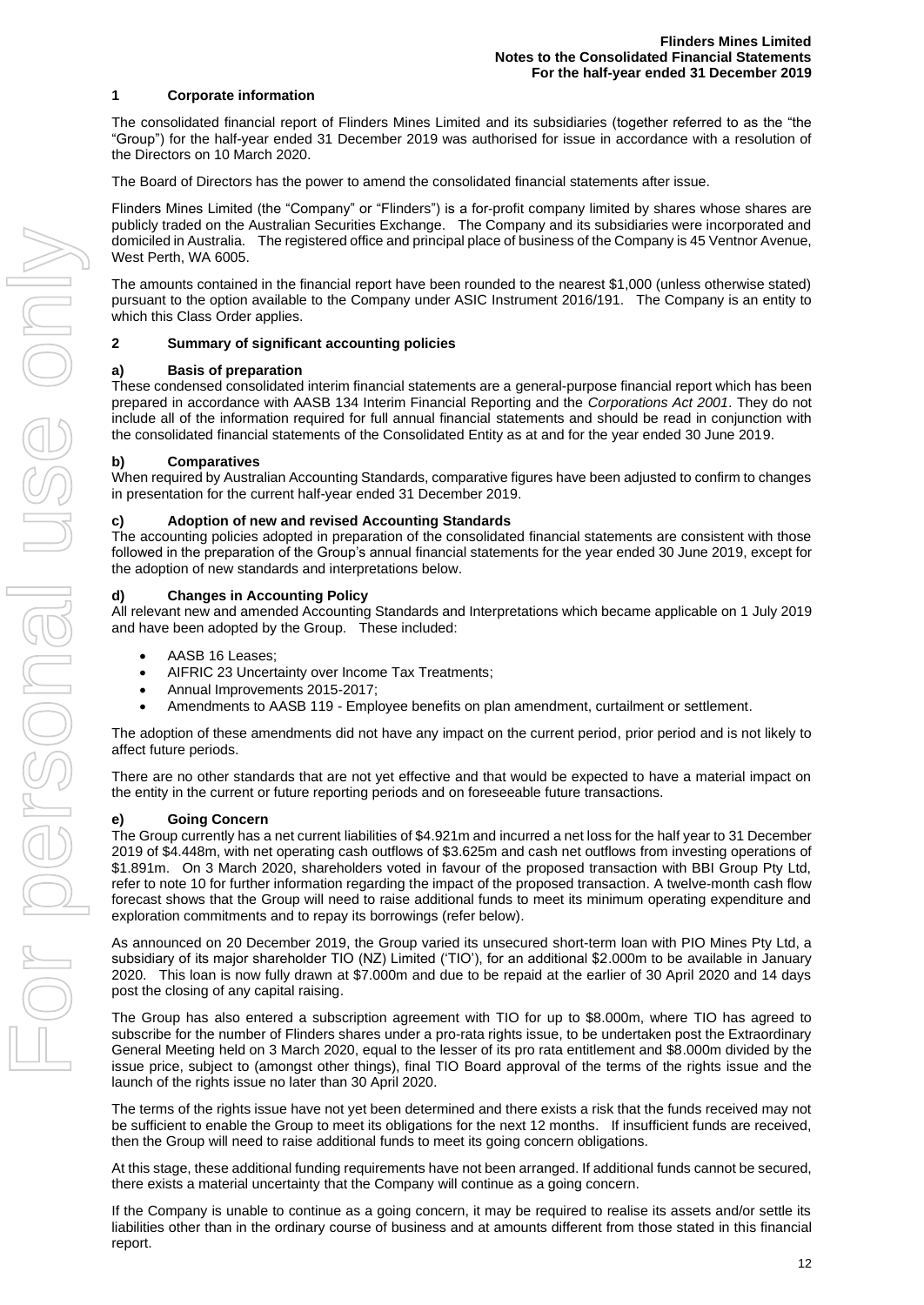# **3 Segment Reporting**

| 31 Dec 19            | <b>Pilbara Iron Ore</b><br>\$'000 | <b>Canegrass</b><br>\$'000 | Total<br>\$'000 |
|----------------------|-----------------------------------|----------------------------|-----------------|
| Segment result       |                                   |                            |                 |
| Impairment of assets |                                   |                            |                 |
| Capital expenditure  | 1,620                             | 376                        | 1,996           |
| Total segment assets | 61,511                            | 1,611                      | 63,122          |
| Unallocated assets   |                                   |                            | 2,072           |
| Total assets         |                                   |                            | 65,194          |
| 31 Dec 18            | <b>Pilbara Iron Ore</b>           | <b>Canegrass</b>           | Total           |
|                      | \$'000                            | \$'000                     | \$'000          |
| Segment result       |                                   |                            |                 |
| Impairment of assets |                                   |                            |                 |
| Capital expenditure  | 1,362                             | 455                        | 1,830           |
| Total segment assets | 59,295                            | 999                        | 60,294          |
| Unallocated assets   |                                   |                            | 3,526           |
| <b>Total assets</b>  |                                   |                            | 63,820          |

A reconciliation of segment loss to operating loss before income tax is provided as follows:

|                                     | 31 Dec 19 | 31 Dec 18 |
|-------------------------------------|-----------|-----------|
|                                     | \$'000    | \$'000    |
| <b>Total segment loss</b>           | -         | ٠         |
| Finance income                      | 12        | 36        |
| Profit/(loss) on disposal of assets | ٠         |           |
| Other income                        | -         | 4         |
| Administrative expenses             | (4, 364)  | (3, 429)  |
| Finance costs                       | (96)      | (21)      |
| Loss before income tax              | (4, 448)  | (3, 409)  |

# **4 Revenue and Expenses**

|                                | 31 Dec 19 | 31 Dec 18 |
|--------------------------------|-----------|-----------|
|                                | \$'000    | \$'000    |
| <b>Administrative expenses</b> |           |           |
| Compliance                     | 73        | 115       |
| Insurance                      | 172       | 167       |
| Consultants                    | 1,867     | 2,387     |
| Administration costs           | 234       | 67        |
| Salary and wages               | 398       | 462       |
| Legal fees                     | 1,586     | 199       |
| Occupancy costs                | 25        | 19        |
| Other                          | 9         | 13        |
|                                | 4,364     | 3,429     |

## **5 Borrowings**

On 2 September 2019, the Company entered into a Loan Facility with PIO Mines Pty Limited ('PIO'), a subsidiary of the Company's largest shareholder, for an unsecured \$5.000m facility. The key terms are as follows:

- Interest rate of 6-month Bank Bill Swap Rate plus a 2% per annum margin;
- Interest repayable on repayment date;
- Repayable at the earlier of 30 April 2020 or 14 days post the closing of any capital raising.

On 20 December 2019, this Loan Facility agreement was varied to make available an additional \$2.000m on the same terms and conditions as above.

As at 31 December 2019, \$5.000m of this facility was drawn, with the remaining \$2.000m drawn on 6 January 2020.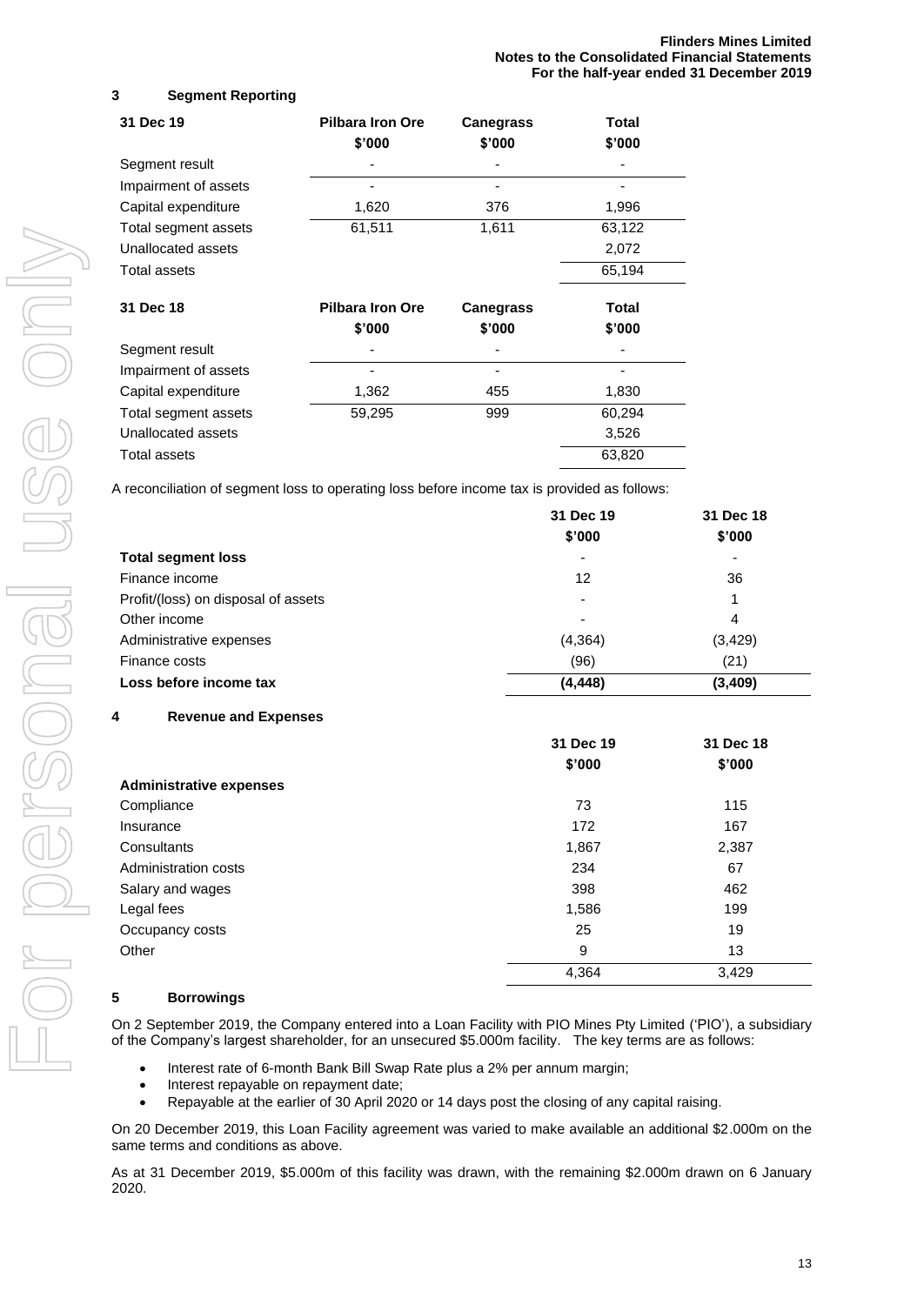#### **5 Borrowings (continued)**

The Company also has a long term \$3.000m loan facility with PIO which is due for repayment on 30 June 2022. This loan is unsecured, with capitalised interest quarterly at a rate of BBSW plus a 2% margin.

#### **6 Contributed Equity**

|                       | Number of shares | \$'000  |
|-----------------------|------------------|---------|
| <b>Issued shares:</b> |                  |         |
| At 1 Jul 19           | 3,485,170,081    | 147.064 |
| As at 31 Dec 19       | 3,485,170,081    | 147.064 |

#### **7 Contingent Assets and Liabilities**

The Directors are not aware of any contingent assets as at 31 December 2019.

As at 31 December 2019, certain consultants would be due success fees if shareholders voted in favour of the proposed PIOP Farm-In Agreement with BBI Group Pty Ltd. Subsequent to year end, shareholders did vote in favour of the proposed transaction and as such \$1.700m in success fees have become payable.

#### **8 Commitments**

#### *Exploration Commitments*

In order to maintain current rights of tenure to exploration tenements, the Group is required to meet the minimum expenditure requirements specified by various States and Territory Governments. These obligations are subject to renegotiation when application for a mining lease is made and at other times. These obligations are not provided for in this financial report.

The minimum level of exploration expenditure expected in the year ending 30 June 2020 for the Group is approximately \$1.331m. These obligations are expected to be fulfilled in the normal course of operations.

#### **9 Related party transactions**

#### *Other transactions with related parties*

For the period ended 31 December 2019, the Group paid Director Fees to TIO (NZ) Limited, its major shareholder, for Director services provided by Mr M Wolley and Mr E Davies. The total value of these services was \$119,000 (HY 2018: \$119,000).

For the period ended 31 December 2019, the Group received Company Secretarial services from Evolution Corporate Services, a company of which former Director Ms Coates is a director of. The total value of these services was \$55,452 (HY 2018: \$38,540).

The above transactions are all entered into under arm's length terms and conditions and in the normal course of business.

Refer to Note 5 for details of the loan facilities with PIO Mines Pty Ltd, a subsidiary of the major shareholder, TIO (NZ) Limited.

#### **10 Events Occurring after the Reporting Period**

On 6 January 2020, the Company received the remaining \$2.000m under its short-term loan facility with PIO Mines Pty Ltd, making this short-term loan facility fully drawn.

On 7 January 2020, the Company announced a Scoping Study had been completed on the Pilbara Iron Ore Project.

On 30 January 2020, the Company announced an Extraordinary General Meeting would be held on 3 March 2020 to consider the proposed PIOP Farm-In transaction with BBIG. Shareholders voted in favour of the proposed transaction, with the results announced on 3 March 2020.

Following shareholder approval of the transaction, the company will progress the terms of the farm in agreement, including:

- The Company will move to complete all its condition precedent to transaction documents;
- Move to form an incorporated joint venture with BBIG to enable commencement of a feasibility study;
- BBIG to spend a minimum of \$15.000m per annum over a 4-year period.

As a result of the positive shareholder vote, \$1.700m in success fees are now payable.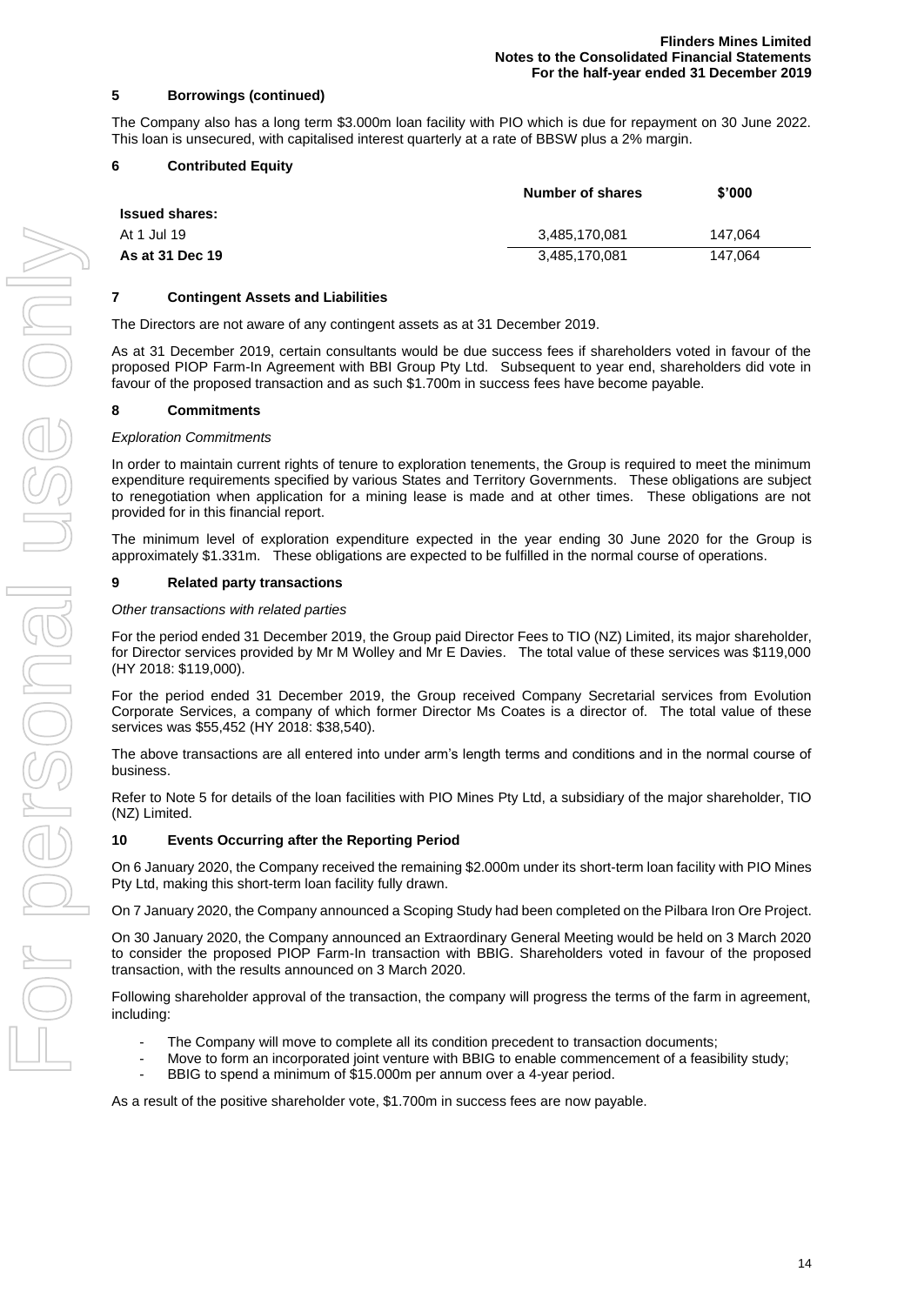# **Directors' Declaration**

In accordance with a resolution of the Directors of Flinders Mines Limited, I state that:

- 1. In the opinion of the Directors:
- a) The financial statements and notes of Flinders Mines Limited for the half-year ended 31 December 2019 are in accordance with the *Corporations Act 2001*, including:
	- (i) giving a true and fair view of its financial position as at 31 December 2019 and performance;
	- (ii) complying with Accounting Standards AASB 134 Interim Financial Reporting and the *Corporations Regulations 2001*.
- b) With reference to note 2(e), there are reasonable grounds to believe that the Company will be able to pay its debts as and when they become due and payable.

On behalf of the Board

S.F. Kler

Neil Warburton Non-Executive Chairman

Perth, Western Australia 10 March 2020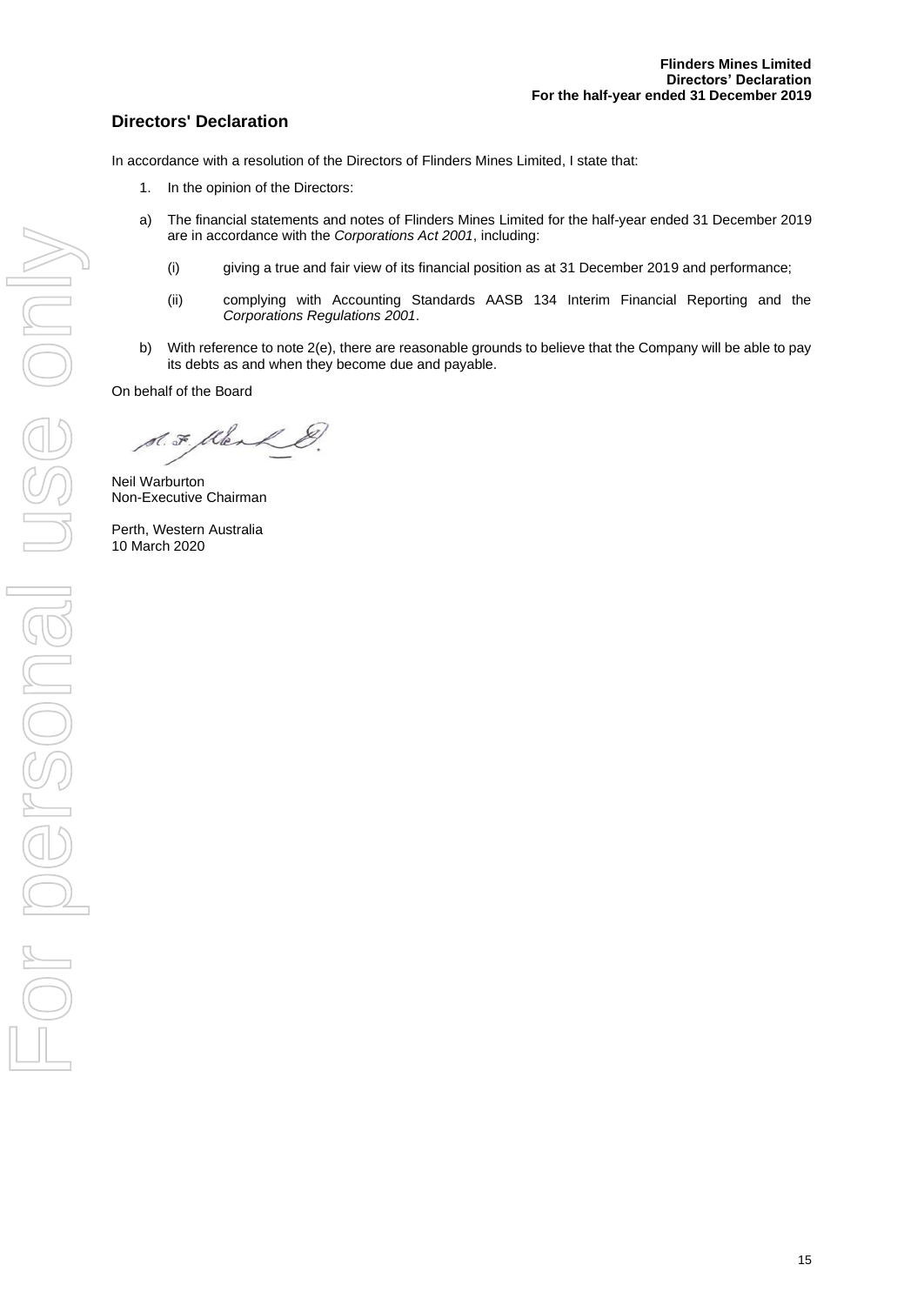

# Independent Auditor's Review Report

# To the shareholders of Flinders Mines Limited

# **Conclusion**

We have reviewed the accompanying **Halfyear Financial Report** of Flinders Mines Limited.

Based on our review, which is not an audit, we have not become aware of any matter that makes us believe that the Half-year Financial Report of Flinders Mines Limited is not in accordance with the Corporations Act 2001, including:

- giving a true and fair view of the **Group's** financial position as at 31 December 2019 and of its performance for the half-year ended on that date; and
- complying with Australian Accounting Standard AASB 134 Interim Financial Reporting and the Corporations Regulations 2001.

#### The **Half-year Financial Report** comprises:

- Consolidated statement of financial position as at 31 December 2019
- Consolidated statement of profit or loss and other comprehensive income, Consolidated statement of changes in equity and Consolidated statement of cash flows for the Half-year ended on that date
- Notes 1 to 10 comprising a summary of significant accounting policies and other explanatory information
- The Directors' Declaration.

The **Group** comprises Flinders Mines Limited and the entities it controlled at the Half-year's end or from time to time during the Half-year.

#### **Material uncertainty related to going concern – emphasis of matter**

We draw attention to Note 2(e), "Going Concern" in the Half-year Financial Report. The conditions disclosed in Note 2(e), indicate a material uncertainty exists that may cast significant doubt on the Company's ability to continue as a going concern and, therefore, whether it will realise its assets and discharge its liabilities in the normal course of business, and at the amounts stated in the Half-year Financial Report. Our conclusion is not modified in respect of this matter.

## **Responsibilities of the Directors for the Half-year Financial Report**

The Directors of the Company are responsible for:

- the preparation of the Half-year Financial Report that gives a true and fair view in accordance with Australian Accounting Standards and the Corporations Act 2001
- for such internal control as the Directors determine is necessary to enable the preparation of the Half-year Financial Report that is free from material misstatement, whether due to fraud or error.